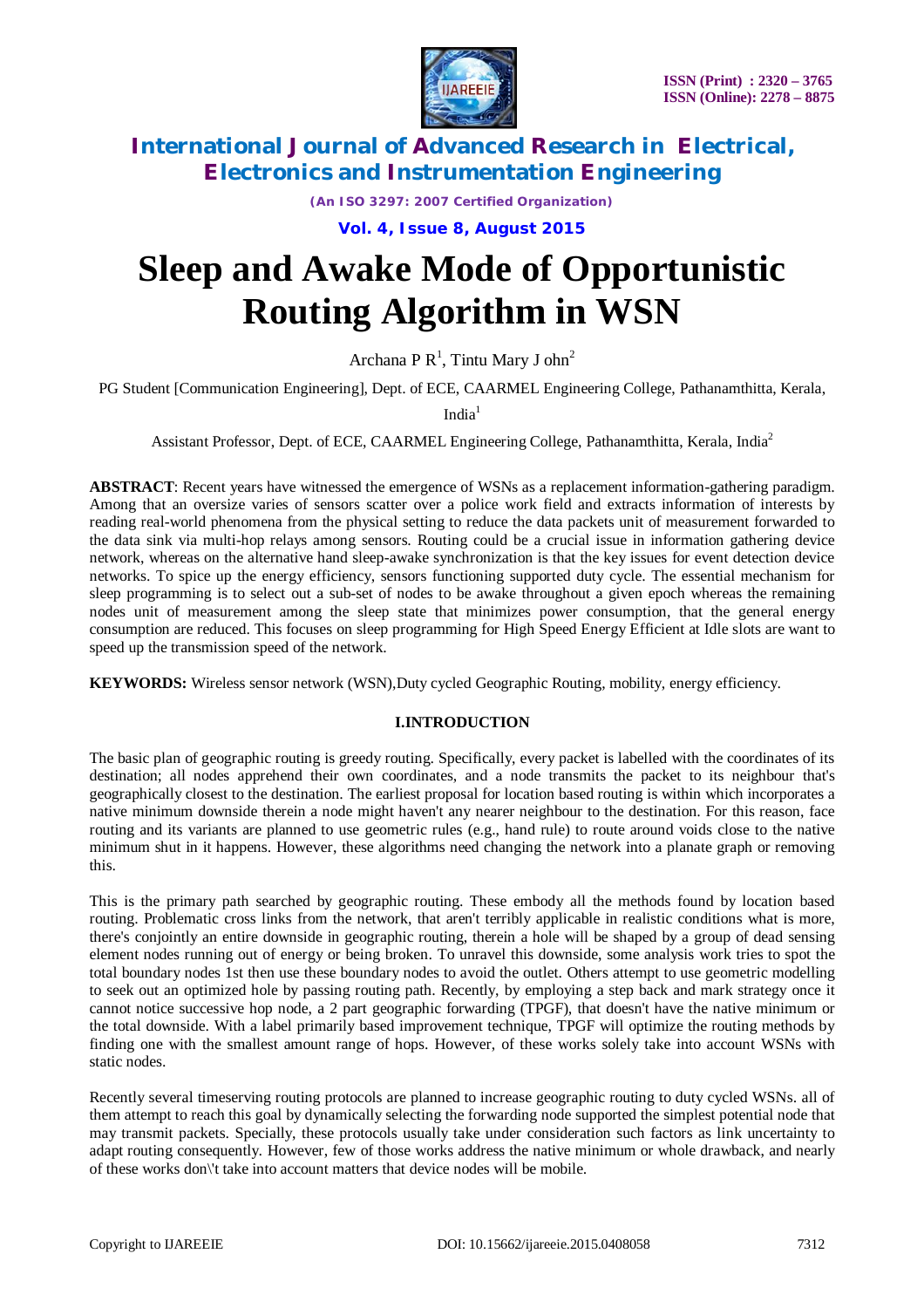

*(An ISO 3297: 2007 Certified Organization)*

### **Vol. 4, Issue 8, August 2015**

#### **II.RELATED WORKS**

The existing works on sleep planning in WSNs is mainly targeting a pair of targets: purpose coverage and node coverage. The Awake nodes in each epoch square measure chosen to cover every purpose of the deployed field in purpose coverage (also stated as abstraction coverage). Existing purpose coverage oriented algorithms dissent in their sleep designing goals: minimizing energy consumption or minimizing average event detection latency. For the purpose of node coverage (also referred to as network coverage), awake nodes square measure elite to construct a globally connected network such each asleep node may be a quickly neighbour of a minimum of 1 awake node.

However of those works generally targeted on the medium ACC layer of static WSNs with static nodes. totally different disadvantages embrace native minimum disadvantage arise as a results of nodes gift shut sink, Sink mobile information is flooded alone on demand, each node should not have enough initial neighbours thus on kind it easier for the node neighbour node demand.

#### **III.MODULES INVOLVED**

#### A. Sleep/Awake control

In general, sensing element nodes area unit little, low value equipment and usually subject to a tight energy constraint. Hence, energy conservation could be a crucial issue for WSNs. a way to reserve the ability of sensing element nodes to extend the effectiveness of entire network is that the worthy issue for several researchers. The technology of power saving is separated into four study aspects .

1. The schedule between the sleeping and waking up of sensors: achieves the effectiveness of saving power by sleeping mechanism.

2. Power management is employed in sensing elements to regulate the vary of sense: typically sensor nodes area unit created at the foremost sensitive vary once sensing, however exploitation power management to regulate the sense vary are going to be able to attain the effectiveness of saving power.

3. Effective routing path to Sink: as wireless sensing element nodes adopt the strategy of Multi Hops, therefore a way to notice a shortest path and create the info transmitted to the sink to succeed in throughout of power saving is incredibly necessary.

4. Cut back the overhead of knowledge: once a sensing element node delivers data, alternative nodes near it's going to receive the data that's not transmitted to them. This can cause the consumption of power, therefore commonly the close to nodes are going to be created to sleep to avoid the happening of overhead.

There is a unit four quite the energy consumption in WSNs besides transmittal and sensing.

(1) Collision: The collision can occur if there is a unit 2 nodes wish to transfer information to a similar node. By this case, the each nodes need to carry the information and therefore the energy are going to be wasted.

(2) Sparse: In traditional, the nodes area unit deployed by random. There'll be distributed in some areas thanks to the random readying. The nodes in these areas can consume a lot of energy for transmittal.

(3) Overhead: once nodes transmit information to the opposite node, the neighbour nodes can receive this redundant information. It'll waste the energy for receiving the redundant information.

(4) Idle: There is a unit 3 standing for every node that area unit sleep, active and idle. If keep in idle standing with long length, it waste the energy for listening channel.

#### B. GCKN Sleep Scheduling A lgorithm

There are 2 geographic-distance-based connected-k neighbourhood (GCKN) sleep programming algorithms. 1st|the primary} one is that the geographic distance primarily based connected-k neighbourhood for first path (GCKNF) sleep programming algorithmic program. The other is that the geographic-distance-based connected-k neighbourhood for all paths (GCKNA) sleeps programming algorithmic program.

#### C. *CSMA/CA*

Here the controller of waterproof is enforced on high of the link layer. Every node will grasp the neighbour data at the time of your time slot allocation. Whereas slot allocation every node shares it's immediate node data to others, thus by this data every node will store the knowledge concerning two hop neighbours cluster information, like virtual bunch.

In wireless detector network, the nodes are stable and static for his or her life time, therefore the neighbour node convenience not about to be amendment until last. and therefore the main work is to keep up sleep a lot of and effective knowledge forwarding by accessing the waterproof layer, therefore the link failure is out of the scope of this and there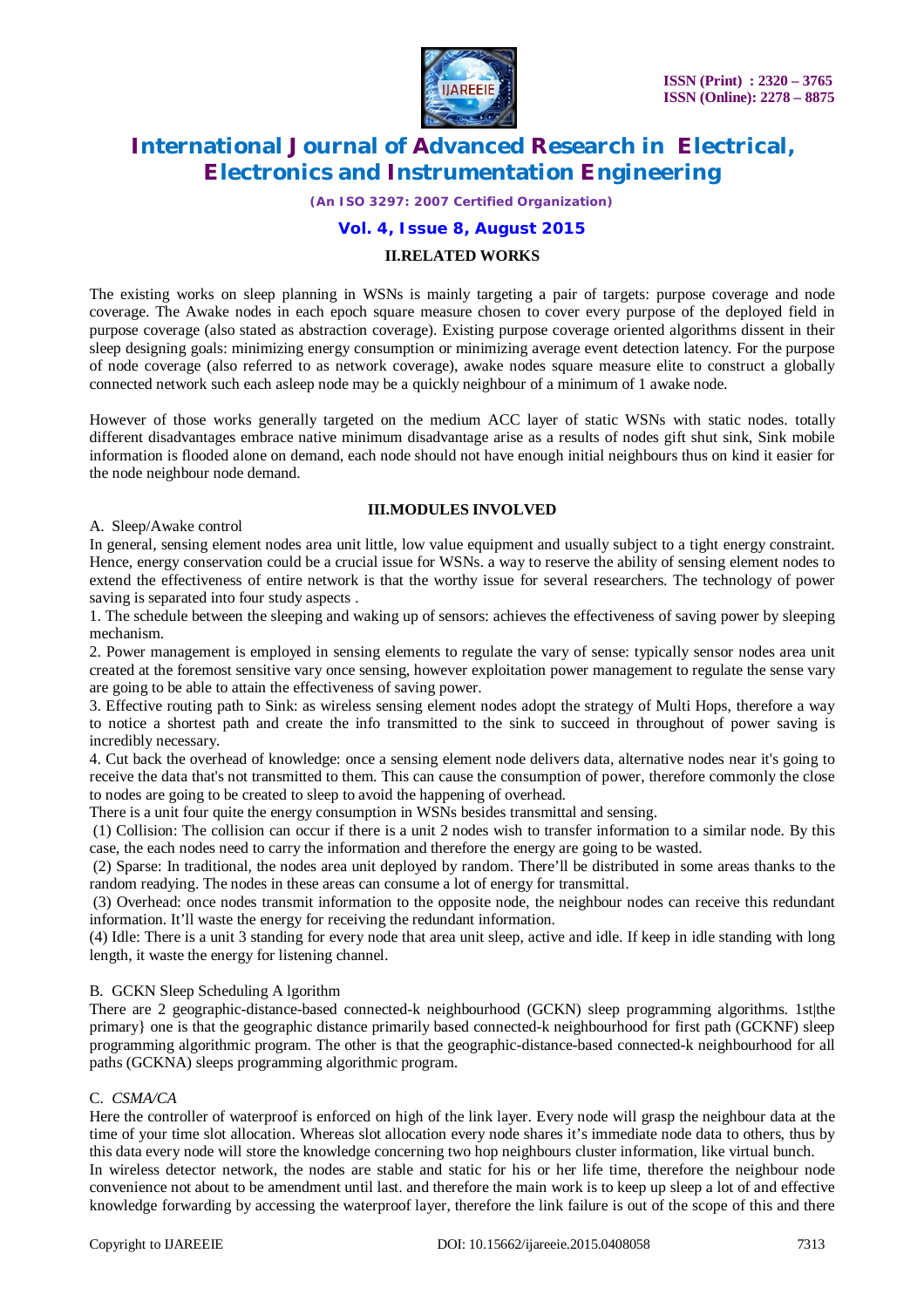

*(An ISO 3297: 2007 Certified Organization)*

# **Vol. 4, Issue 8, August 2015**

are such a large amount of routing strategies offered to focus on link failure, thus it\'s necessary to incorporate and check the link failures with Improved Sleep planning protocol.

Within the improved Sleep planning enforced the entire node will sleep and awake at same time and same interval, if it not has any knowledge. In case, any node has the information to send to base station then sender and receiver ought to be in active mode, remaining the entire node will visit sleep. to form synchronization b/w sender and receiver and neighbour node use RTS/CTS.

As shown in figure 1, here the entire time is split into slots, and any slots into sub slots. Every node synchronic timer, therefore every node is aware of once the time interval begins and ends. All the nodes are going to be in idle listen mode at starting of every time interval. If any node has information then the node can check the slot convenience in sub slot. If node has high priority information then it will occupy initial sub slot, or own slot suggests that second sub slot alternatively third sub slot.



# Fig. 1 CTS/RTS frame

### D. *HSEEIS Algorithm*

High Speed Energy Efficient at Idle Slots combines the strength of CSMA, pair wise TDMA (link scheduling) and broadcast TDMA. The owner calculation is performed by each sensor node locally by clock arithmetic. Consider the figure 2 let there are 8 neighbour nodes. In that every node is 1 or 2 hop neighbour to each other. Consider the diagram given below. In that T1, T2….represent the slot sequences and S1, S2…represent the sensor nods.

The rendezvous slots can also be calculated by clock arithmetic. Let node S1 wants to create a rendezvous.

| S1 | ٨٨<br>V4 | ٨A<br>V) | N.<br>34          | ΜĽ<br>w  | M<br>V) | \$7      | S8         | ٥ı<br>-M   | A I A<br>'N. |
|----|----------|----------|-------------------|----------|---------|----------|------------|------------|--------------|
| T9 | T10      | T11      | <b>min</b><br>444 | m10<br>Ш | T14     | mi c<br> | T10<br>110 | min<br>44. | T18          |

Fig. 2 Rendezvous slot selection for 8 sensor nodes (T17 is rendezvous slot for s1 but T9 is not rendezvous slot)

Figure 2.using modulo 16, the rendezvous slots of node S1 will be a subset of[1,17…]. S1 can make T17 as its rendezvous slot. It is because 9 is not a subset of [1, 17…].

Consider a simple case of four sensor nodes A, B, C& D. And there are four consecutive slots. During Slot i, Let data **transmission** occur between node **B and C**. But **A and D** also need to **wake up** subsequently they go to **sleep.**

### **IV.RESULTS AND DISCUSSIONS**

Networksimulator is used here. By using ns2, the results can be achieved by NAM and another one is X graph.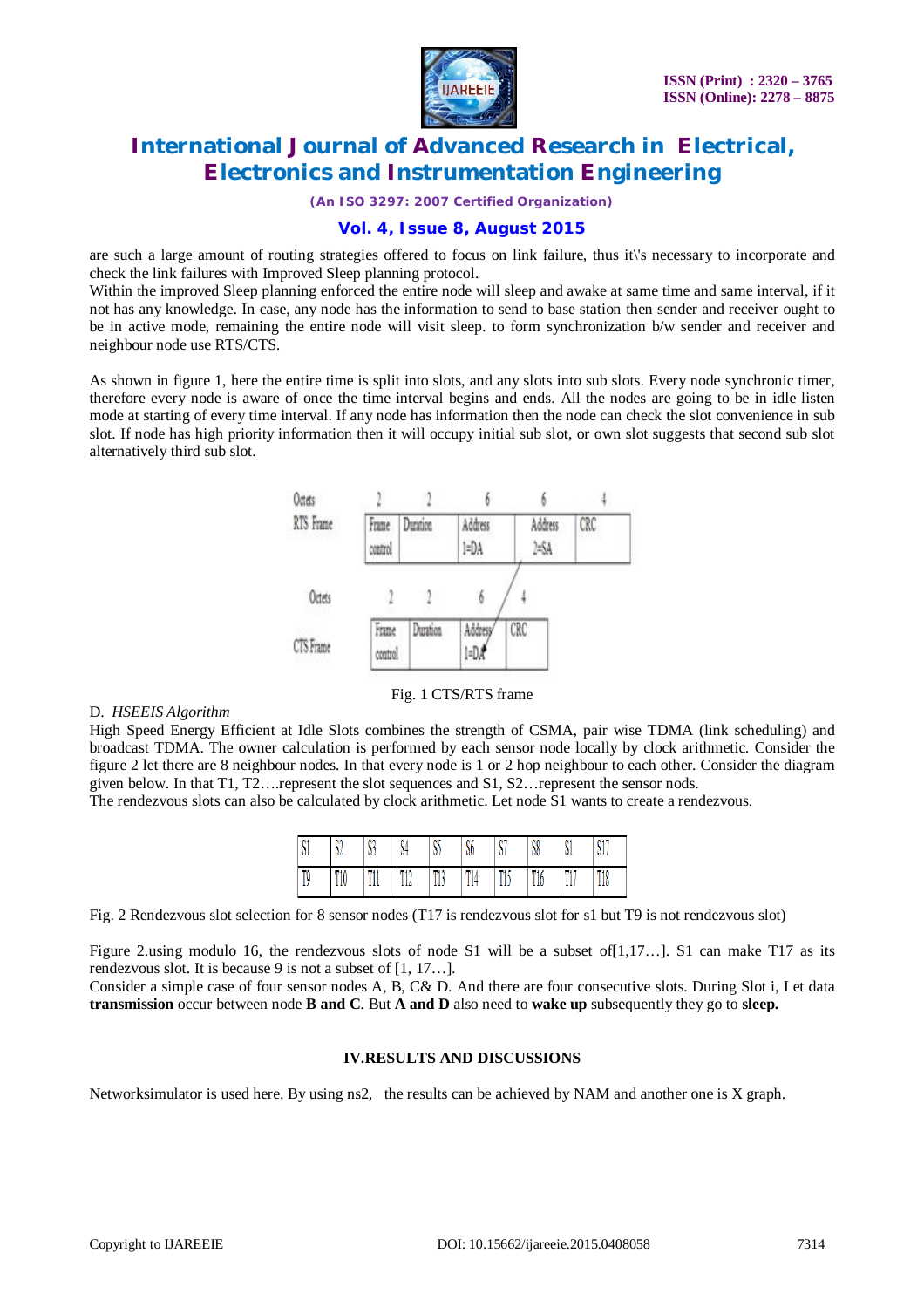

*(An ISO 3297: 2007 Certified Organization)*

**Vol. 4, Issue 8, August 2015**  $\Omega$  $\mathbf{G}$  $\circledR$  $\overline{a}$  $\sqrt{6}$  $\odot$  $\sqrt{6}$  $\overline{G}$  $\circ$  $\odot$  $\Omega$  $\odot$  $\odot$  $\odot$  $\odot$  $\odot$  $\odot$ 

Fig. 3 Network topology

Figure 3 shows the network topology. In this the network is considered with grid type of topology with 17 sensor types of nodes and one base station.

CSMA/CA technique is used here. So each node has the slot to transfer the data. In this it has considered the individual and random time slot allocation based on virtual clustering method.

Figure 3 shows the result of time slot allocation. Figure 3 shows the confirmation message sharing for allotted slot information. Figure 4 shows the requesting message to own slot allocation.



Fig. 4 Node 0 shares the slot req message sharing

Figure5 shows the result of allocated time slot for each node.Ifone slot is allocated by other node means previous/next two nodes can't be access the same time slot at a time. So each node aware about next hop node one two hop node information also (virtual clustering).

| $\ddot{ }$ |   | ٠            | ٠ |   | ٠ | $\bullet\bullet$    | 2.005203 Ship 1.0cc |
|------------|---|--------------|---|---|---|---------------------|---------------------|
| LEES O     |   | $\mathsf{D}$ |   |   |   | ł                   |                     |
|            |   |              |   | ര |   | $\overline{\omega}$ |                     |
|            | ര |              |   |   |   | ര                   |                     |

Fig. 5 Allocated time slot for each node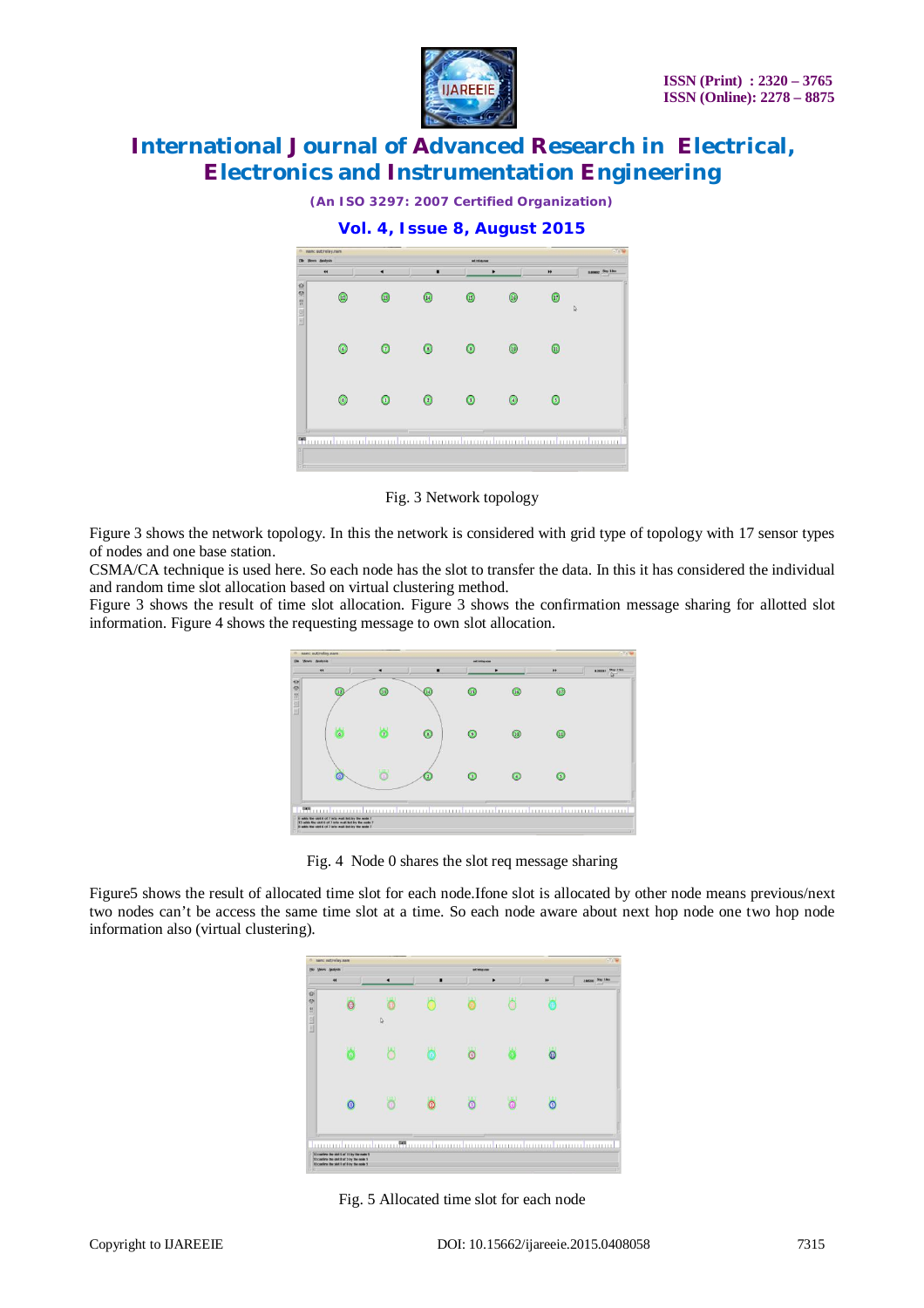

*(An ISO 3297: 2007 Certified Organization)*

# **Vol. 4, Issue 8, August 2015**

The main aim is energy saving and also throughput level by controlling the MAC layer and Physical layer. So the considered network layer with simply hop greedy routing model. The base station will share the originating message at beginning but after time slot allocation. Each node will receive the originating message, and will forward to others after updating the routing information. The route to destination will be selected based on less hop count.Figure 6 shows the originating message sharing from base station.





After synchronization the sensor node can send the data to base station through the intermediate sensor nodes. In TDMA method the node can send the data only in own slot. Figure.10 shows the model of TDMA.

In the system, implemented Sleep Scheduling with reduced overhead model as like as in TDMA method, also divided time into time slots, but unlike TDMA method each node can use the other time slot when the time slot is free. To check whether time slot is free or not, it has connected CSMA/CA method.

The performance of different technique can be viewed by using Xgraph. This is done in a progressive manner. First implement the model of Basic S-mac method. In basic SMAC each node has the independent timer to make on and off the node. In basic s-mac each node will announce it status by the synch message



Fig. 7 Model ofTDMA (own slot data transmission)

Here the basic SMAC mode in AODV protocol (AODV protocol is simple and easy to access and modify that's why it has selected AODV protocol to manage sleep) is implemented. Then Time slot allocation like basic TDMA method with sleep mode control is implemented, and then the priority model with TDMA model is added.To make Sleep